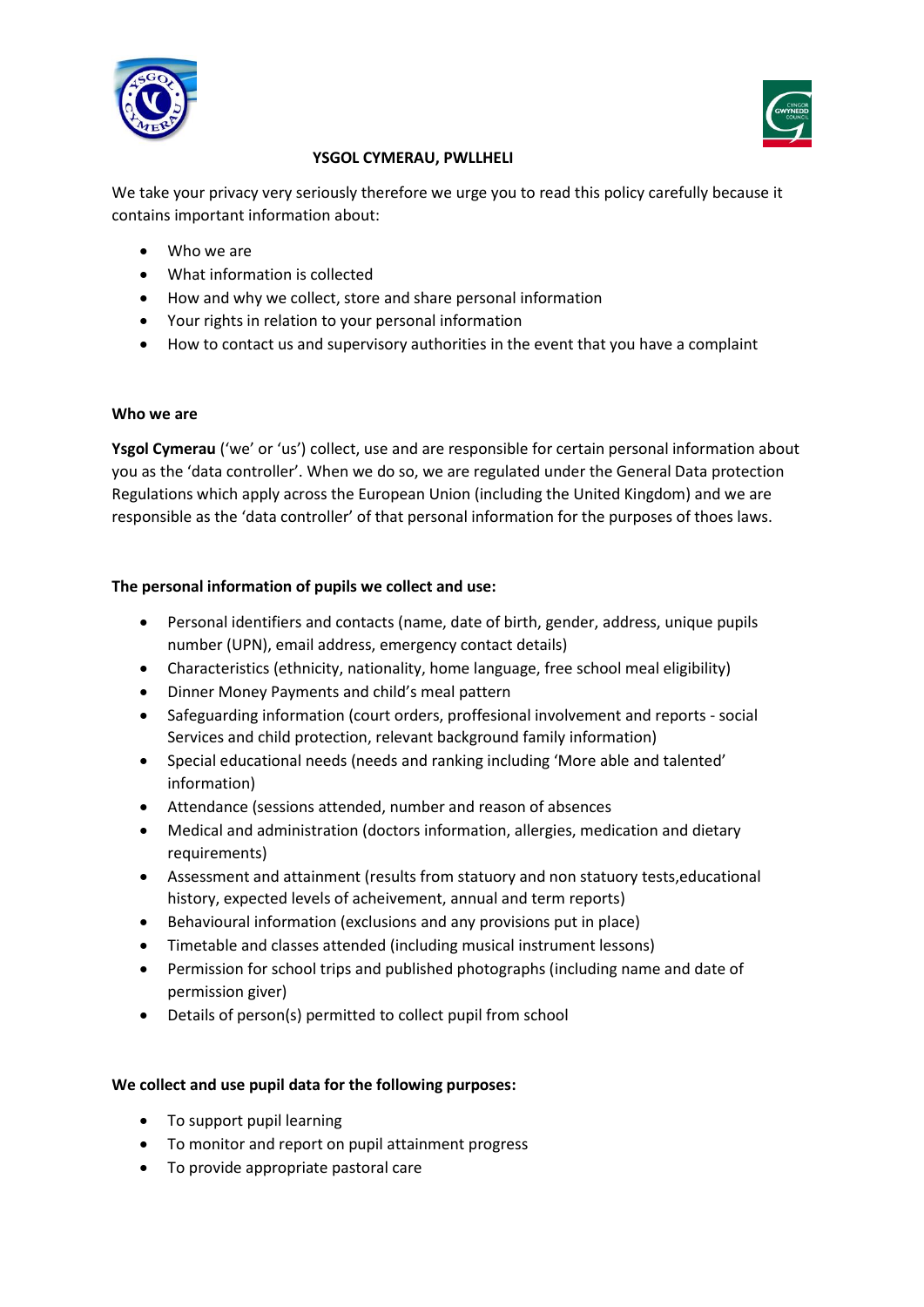



- To asses the quality of our Services
- To keep children safe (food allergies, emergency contact details, CCTV images, details of permitted collector)
- To meet statutory requirements for use with data collections

We may use your information for automated decision making, including profiling. This is where we make a decision automatically about you without human intervention

# **Under the General Data Protection Regulation (GDPR), the lawful bases we rely on for processing pupil information are:**

- Processing is necessary for compliance with a legal obligation to which the controller is subject
- Processing is necessary in order to protect the vital interests of the data subject or of another natural person
- Processing is necessary for the purpose of a task caried out in the public interest or in the exercise of official authority vested in the controller

## **In addition, concerning any special category data**

- Processing is necessary for the purpose of carrying out obligations and excersisng specific rights of the controller or of the data subject providing for appropriate safeguards for the fundamental rights and the interests of the data subject
- Processing is necessary to protect the vital interests of the data subject or of another natural person where the data subject is physically or legally incapable of giving consent
- Processing is necessary for archiving purposes in the public interest, scientific or historical research purposes or statistical purposes. This shall be proportionate to the aim pursued, respect the essence of the right to data protection and safeguard the fundamental rights and interests of the data subject.

## **The legal obligations for processing pupil information are :**

- The Education (school information) (Wales) Regulations 2011
- The Education (pupil information) (Wales) Regulations 2011
- The Education (school performance and absence targets) (Wales) Regulations 2011
- The Education (Head of Parents and Adults Report) (Wales) Report 2011
- Data Protection Act 1998
- General Data Protection Regulation and Data Protection Act 2018
- Freedom of Information act 2012
- Additional Learning needs and the Educational Tribunal (Wales) Act 2018
- The Government of Maintained Schools (Wales) Regulations 2005
- Social Services and Wellbeing Act 2014
- Equality Act 2010
- The Regulation (Fire Safety) Order 2005/ Regulatory Reform (Fire Safety) Order 2005 (PEEPS forms are completed and these include details of any disabilities that a child / staff has)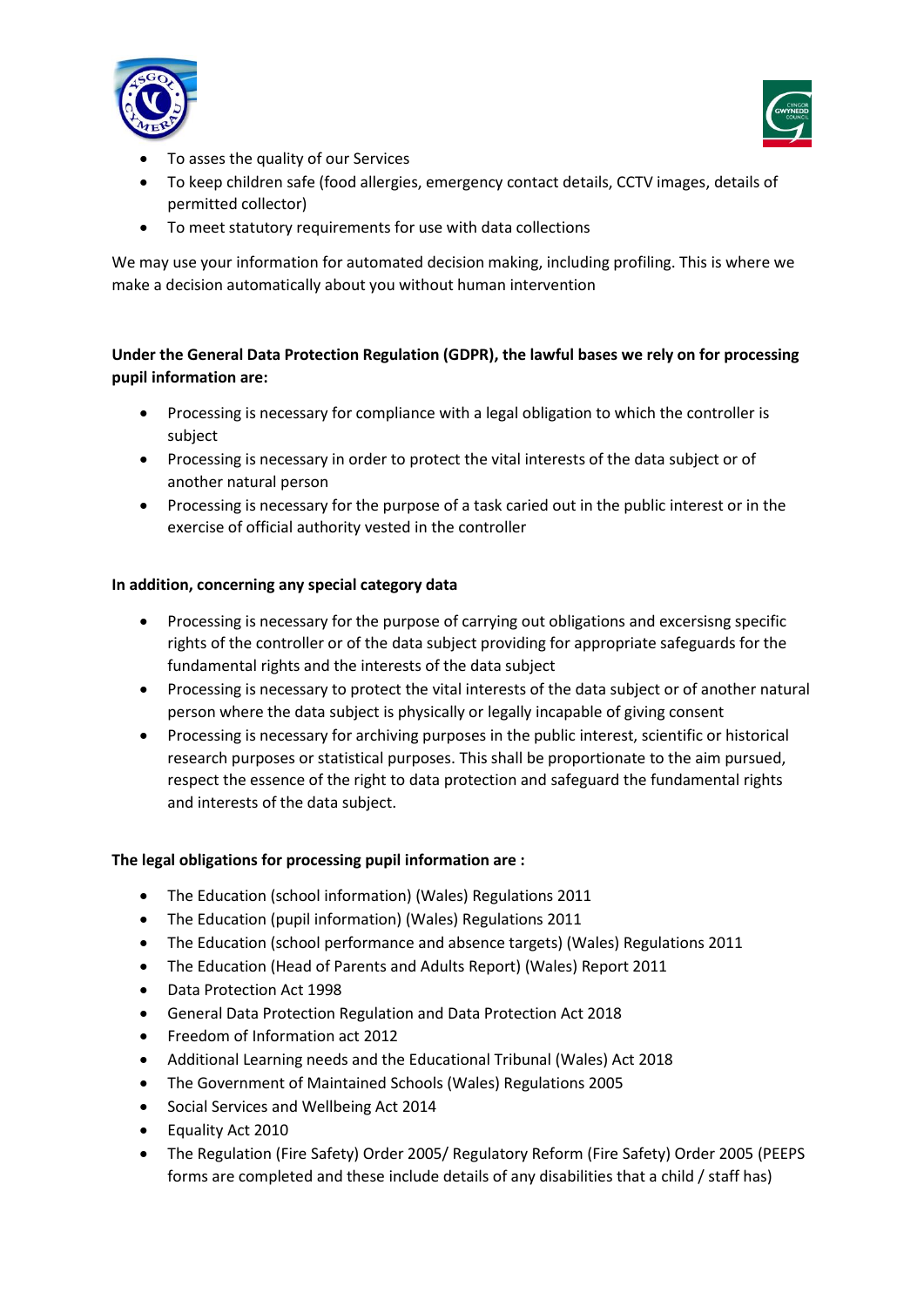



## **Collecting Pupil Information**

We collect pupil information via registration forms when starting at the school and receive some data via a Common Transfer File (CTF) if a child is transferring to us from another school

Although most information about a pupil you provide for us is compulsory, some will be provided on a voluntary basis

In order to comply with data protection legislation, we will inform you whether you will be required to provide us with specific information about a pupil or if you have an option to do this.

If you provide information on a voluntary basis, we will ask you to give specific permission and give you the option to withdraw the permission at any time

## **Storing Pupil Data**

We hold pupil data securely for the set amount of time as shown in our data retention schedule. For more information on our data retention schedule please visit the data protection policy on our website www.ysgolcymerau.org

### **Who we share pupil information with**

We routinely share pupil information with:

- Schools attended by the pupils when they leave us
- Gwynedd Council, Local Authority School Counselor, Welfare Officer, Social Services, Leisure, Transport, Finance, Derwen, GwE, Additional Learning Needs and Inclusion,
- Betsi Cadwalader University Healthboard School nurse, dentist, Camhs
- Estyn
- Police and the youth offending team
- Language Centres and/or therapists (where necessary)
- Welsh Assembly Government
- School Governors (only as applicable)
- Cynnal –via SIMS (school information managemnet system)

### **Agencies we commission to provide Services on our behalf**

- Llywodraeth Cymru (via HwB)
- GwE
- Cynnal
- Capita SIMS
- Capita SchoolComms
- Capita SchoolGateway
- My Concern
- Teachers2Parents
- **Incerts**
- FischerFamilyTrust (FFT)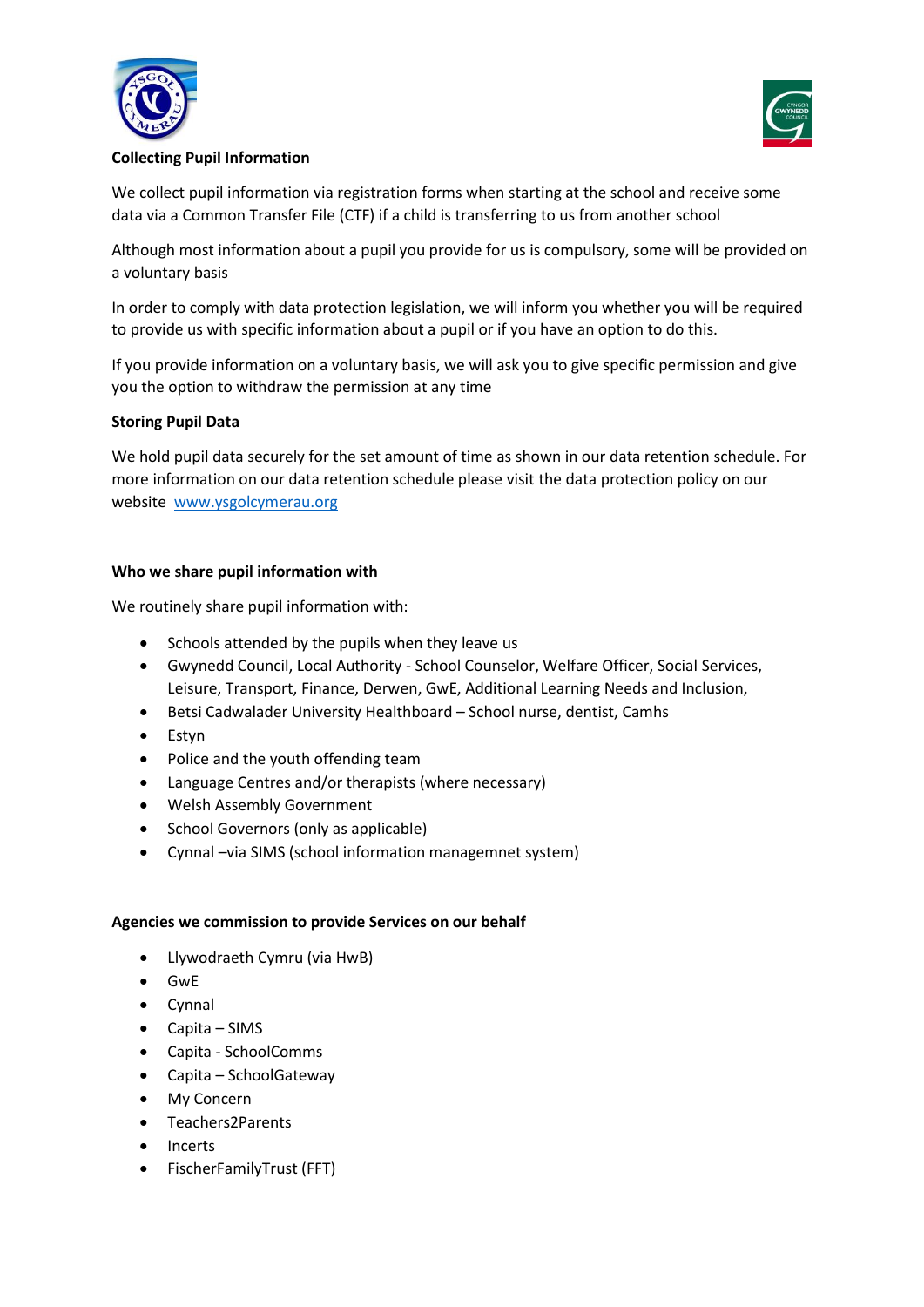



- Antur Waunfawr (disposing of confidential waste)
- Edufocus trwy Evolve
- Boxall
- Google Drive
- Delwedd
- G-Suite
- Dropbox
- Dewi Wyn Photography
- Colorfoto (school photographs)
- Tempest
- Euron Jones Photography

### **Relevant Companies that promote the administration and learning experiences of our pupils**

- Llywodraeth Cymru drwy HwB
- GwE
- Further Education Colleges Coleg Menai, Coleg Meirion Dwyfor, Coleg Llandrillo
- Bangor University
- Plas Menai
- Parc Cendlaethol Eryri
- Purple Mash
- Seesaw
- Class Dojo
- Urdd Gobaith Cymru
- Google Classrooms
- TT Rockstars
- Facebook
- Twitter
- William Mathias

### **Why we regularly share pupil information**

We do not share information about our pupils with anyone without consent unless the law and our policies allow us to do so.

We share data about pupils with the Welsh Assembly Government on a statuory basis. Sharing data in this way underpins school funding and monitors educational attainment.

We are required to collect data under The Education (Pupil Information) (Wales) Regulations 2011 and The Education (School Performance and Absence Targets) (Wales) Regulations 2011.

We are required to share information about our pupils with our Local Authority of Gwynedd Council and the Assembly Government under The Education (Pupil Information) (Wales) Regulations 2011